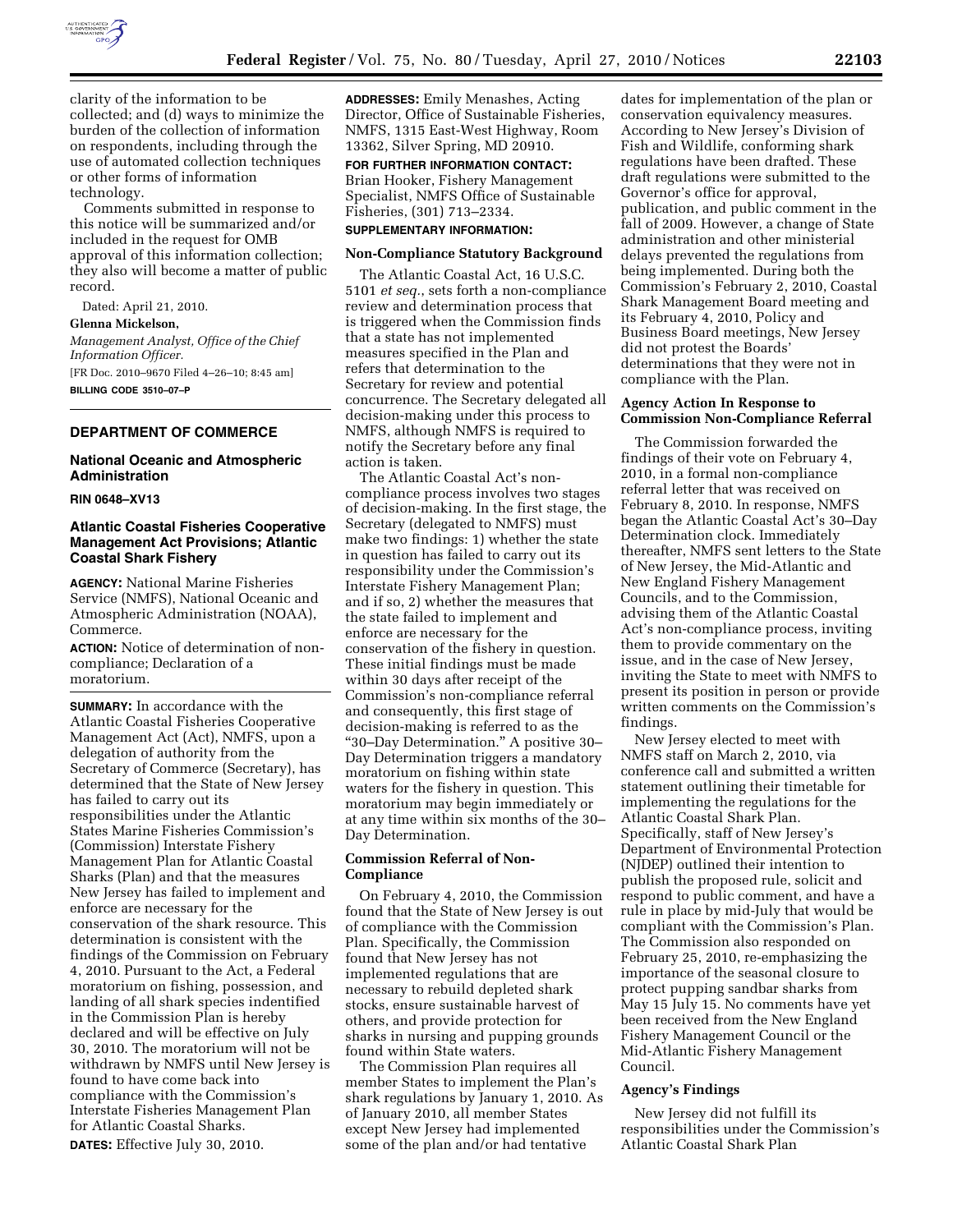New Jersey does not dispute that it has not implemented the management measures for the Commission's Atlantic Coastal Shark Plan. In fact, New Jersey has already taken several steps to implement the Plan and has been in communication with NMFS regarding its timetable for implementing the Plan. NMFS determined the measures that New Jersey failed to implement are necessary for the conservation of the fishery

The Atlantic shark species groups included in the Commission's Plan are smooth dogfish species (smooth dogfish), small coastal sharks species (Atlantic sharpnose, finetooth, blacknose, and bonnethead sharks), non-sandbar large coastal sharks species (silky, tiger, blacktip, spinner, bull, lemon, nurse, scalloped hammerhead, great hammerhead, and smooth hammerhead sharks), pelagic species (shortfin mako, porbeagle, common thresher, oceanic whitetip, and blue sharks), prohibited species (sandtiger, bigeye sandtiger, whale, basking, white, dusky, bignose, Galapagos, night, reef, narrowtooth, Caribbean sharpnose, smalltail, Atlantic angel, longfin mako, bigeye thresher, sharpnose sevengill, bluntnose sixgill, and bigeye sixgill sharks), and research species (sandbar sharks).

As a whole, the measures in the Commission's Plan are necessary for the conservation of Atlantic coastal sharks. Relative to other fish species, all shark species have a very low reproductive potential due to a slow growth rate, late sexual maturity, one to two-year reproductive cycles, a small number of young per brood, and specific requirements for nursery areas. Additionally, simple biological information on many species such as reproductive cycles, nursery and mating areas, number of young per brood, and age at maturity is unknown. A number of shark species, such as sandbar, dusky, blacknose, and porbeagle sharks, are overfished with lengthy rebuilding time periods ranging from 19 years to approximately 400 years. Other species, such as shortfin mako sharks, are not overfished but are experiencing overfishing. Many species, such as white, basking, whale, sand tiger, and bigeye sand tiger sharks, have an unknown status but are prohibited in Federal waters and in the Commission's Plan due to concerns that fishing pressure could lead to overfishing given those species' life history and very low reproductive capacity. While all known shark species can be identified to species by shark experts, identification of certain species of sharks can be easily confused by recreational and

commercial fishers. Incorrect identification could lead to additional mortality on stocks that cannot handle such mortality. As such, many of the shark management measures, both Federal regulations and those in the Commission Plan, are designed to provide conservation to some species by extending those regulations to all species. This approach is made to address any mis-identification issues for species that look alike to the average person. These types of regulations include but are not limited to placing species into species groups based on the gear the species is usually caught on, setting the recreational trip and size limits to apply to all species, requiring all state dealers to obtain a Federal dealer permit (which requires a shark identification course), and establishing the seasonal closure for many species from May 15 to July 15.

Current New Jersey regulations require commercial fishermen to obtain a Federal commercial shark permit. Thus, New Jersey commercial shark fishermen must comply with the Shark Plan by virtue of their Federal permit, even in the absence of state shark regulations. Many of the Federal commercial regulations overlap with the Commission's Plan. However, current New Jersey recreational regulations, such as the 48 inch total length minimum size and 2 fish per vessel (or 2 per person if shore fishing) are less restrictive than either the Federal or Commission Plan regulations. Additionally, New Jersey does not prohibit landing of all the Plan's prohibited and research species. Because of these less restrictive measures, New Jersey fishermen could land more sharks, and smaller sharks including some species, such as sandbar, dusky, and porbeagle sharks, which have rebuilding time periods of at least 70 years. The Commssion has noted that the seasonal closure of the pupping and nursing grounds in Delaware Bay and the prohibition on landing of sandbar and other coastal shark species is necessary to rebuild shark stocks. The Commission's Technical Committee has identified Delaware Bay as one of the most important nursing grounds for depleted sandbar sharks on the Atlantic Coast. This area and other areas in New Jersey state waters is immediately adjacent to Federal determinations of essential fish habitat for one or more life stage (neonates, juveniles, or adults) for many species of sharks, including basking, great hammerhead, scalloped hammerhead, white, dusky, tiger, sand tiger, angel, Atlantic sharpnose, shortfin

mako, blue, and common thresher sharks. Since the State of New Jersey occupies a significant portion of the Delaware Bay shoreline and also is adjacent to the essential fish habitat for many shark species, the State's implementation of measures consistent with the Commission Plan is crucial. Accordingly, the State of New Jersey's failure to implement conservation measures under the Plan could jeopardize both Commission and Federal rebuilding efforts. The Moratorium shall be

implemented on July 30, 2010 Pursuant to the Atlantic Coastal Act, NMFS must implement a moratorium within 180 days of the positive 30–Day Determination that is being made in this matter. On March 16, 2010, NMFS notified the State of New Jersey and the Commission of its determination that New Jersey failed to carry out its responsibilities under the Commission's Plan and that the measures New Jersey has failed to implement and enforce are necessary for the conservation of the shark resource. In this determination and notification NMFS detailed the actions necessary to avoid the implementation of a Federal moratorium for sharks in New Jersey waters. In the initial determination NMFS would have implemented a moratorium that would have prohibited, in State waters, the possession of the Commission's non-sandbar large coastal shark species, the Commission prohibited species, and the Commission research species (sandbar sharks) starting May 15, 2010, followed by the full moratorium prohibiting, in State waters, the possession of all shark species listed in the Commission Plan starting July 30, 2010. The initial May 15 date for a moratorium was necessary to provide substantial conservation benefit to those Commission shark species that utilize the pupping areas located in New Jersey state waters early in the year. However, on March 25, 2010 New Jersey effected a Notice of Administrative Change (N.J.A.C. 7:25– 18.1) closing the shark fishing season in State waters from May 15 July 15. Although the State's closure does not explicitly prohibit possession of all the prohibited species in the Commission's Plan it has been determined that the closure protects shark pupping grounds in New Jersey waters and meets the conservation objectives of a Federal moratorium on the possession of the Commission's non-sandbar large coastal shark species, the Commission's prohibited species, and the Commission's research species (sandbar sharks) beginning May 15, 2010. The species not included in the State's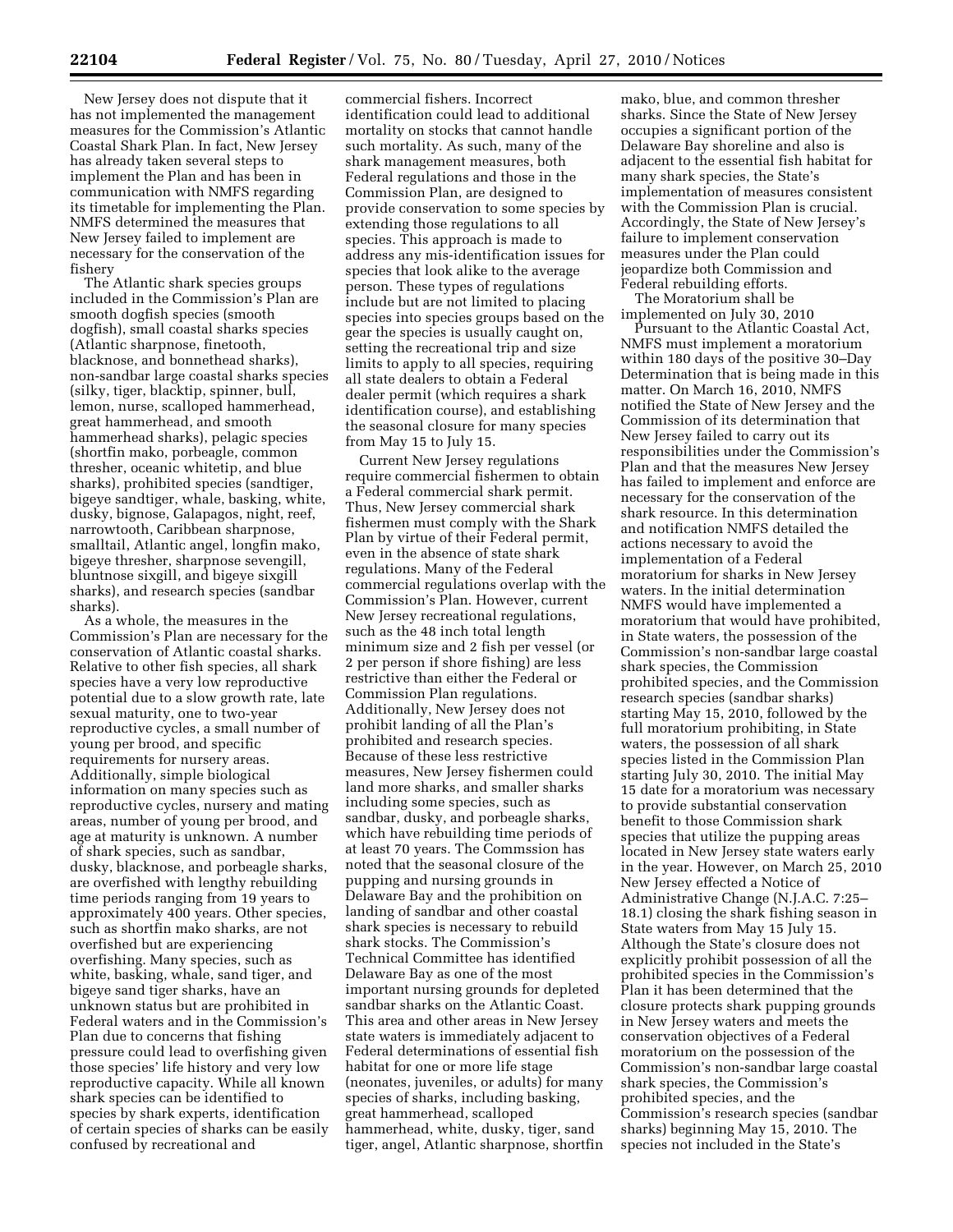closure are: longfin mako, bigeye thresher, sevengill, sixgill, bigeye sixgill, Caribbean sharpnose, smalltail, and Atlantic angel sharks. These species, however, are not likely to be impacted in the short term, prior to July 30, 2010, as their distribution is either offshore in federally-regulated waters, or rarely encountered in New Jersey inshore waters. Accordingly, New Jersey's new regulations have mooted the conservation need for a May 15, 2010, Federal moratorium and as such, a May 15th Federal moratorium for these species would achieve no conservation objective. Since New Jersey has yet to adopt all of the provisions of the Commission's shark plan, NMFS has determined that a moratorium effective July 30, 2010, would provide conservation benefit for all shark species, including the Commission's prohibited shark species and pelagic shark species that are observed off the coast of New Jersey later in the year, by preventing shark fishing during a time period when substantial shark fishing is still occurring.

NMFS staff analyzed several moratorium dates prior to deciding upon the dates specified above. In short, there were three categories of timing alternatives for Atlantic Coastal Act moratoria: (1) implement a full moratorium on all shark species starting May 15 (the day the Commission's seasonal shark closure begins); (2) implement a full moratorium on the last possible date (roughly Day 180 of the statutory six-month timeframe); and (3) implement a moratorium for some shark species on May 15 to be consistent with the Commission Plan's seasonal shark closure that would expand to a full moratorium for all Commission shark species on July 30. In this circumstance, the chosen third alternative provided significant Atlantic coastal shark biological/conservation benefits, implemented a seasonal closure similar to that of the Commission Plan, and satisfied the need for public notice of the moratorium and interagency logistical coordination. In March and April, commercial New Jersey fishermen land approximately 5–percent and recreational New Jersey fishermen land less than one percent of the yearly average shark landings. As such, an immediate closure would not offer much more conservation value over a May 15 closure. The May 15th and July 30th dates provided more conservation than the end of the six-month moratorium window, which would be September 6. By September, the fishery is beginning to wind down with

approximately 65 and 75 percent of the average yearly commercial and recreational shark catch already landed, respectively. This is due to lower water temperatures and the resulting southerly migration of many shark species away from New Jersey. For this reason, a closure near the end of the six-month moratorium window would have had minimal conservation benefit.

As previously mentioned, New Jersey has already effected an administrative change implementing a seasonal closure protecting shark nursery grounds from May 15 to July 15. NMFS has determined that this action negates the need to implement a Federal moratorium for select shark species beginning May 15, 2010 as outlined in the preferred third alternative described in the previous paragraph. The Commission emphasized, and NMFS concurs, that the state seasonal closure is of particular importance in the protection of certain shark stocks as it will close important pupping and nursing grounds in Delaware Bay and other State waters. New Jersey's action satisfied that conservation need.

Staff from NJDEP have also indicated that management measures fully implementing the Commission's Plan are expected to be in place by July 19, 2010. These measures in the Plan are needed given the biology and stock status of many species of sharks. As such, the State's cooperation with the Commission's Plan is crucial. Accordingly, its failure to implement conservation measures under the Commission's Plan will most certainly jeopardize any rebuilding efforts.

### **Moratorium Prohibitions**

There will be a prohibition on the possession of all Commission shark species, a group that includes nonsandbar large coastal shark species, the Commission's prohibited species, the Commission's research species (sandbar sharks), small coastal species, pelagic species, and smooth dogfish species, beginning July 30, 2010. Once the moratorium takes effect, proscribed conduct shall reflect the prohibited acts mandated by the Atlantic Coastal Act as set forth as 16 U.S.C. 5106(e). Accordingly, as of Friday, July 30, 2010, it shall be unlawful for any person to do the following:

1. Engage in fishing for the following species within New Jersey waters - 0 to 3 nautical miles (0 to 5.5 kilometers) from shore: Commission large coastal sharks (silky, tiger, blacktip, spinner, bull, lemon, nurse, scalloped hammerhead, great hammerhead, smooth hammerhead), the Commission's prohibited species

(whale, basking, sand tiger, bigeye sand tiger, white, dusky, night, bignose, Galapagos, Caribbean reef, narrowtooth, longfin mako, bigeye thresher, sevengill, sixgill, bigeye sixgill, Caribbean sharpnose, smalltail, and Atlantic angel sharks), the Commission's research species (sandbar sharks), the Commission's small coastal sharks (Atlantic sharpnose, blacknose, finetooth, and bonnethead sharks), the Commission's pelagic sharks (shortfin mako, thresher, oceanic whitetip, porbeagle, and blue sharks), and smooth dogfish.

2. Land, attempt to land, or possess any of the shark species identified in paragraph 1 (above) in the State of New Jersey.

3. Fail to return to the water immediately, with a minimum of injury, any Commission shark species identified in paragraph 1 (above) that are taken incidental to fishing for any other fish species (i.e., as bycatch);

4. Refuse to permit any officer authorized to enforce the provisions of this moratorium to board a fishing vessel subject to such person's control for purposes of conducting any search or inspection in connection with the enforcement of this moratorium;

5. Forcibly assault, resist, oppose, impede, intimidate, or interfere with any such authorized officer in the conduct of any search or inspection under this moratorium;

6. Resist a lawful arrest for any act prohibited by this moratorium;

7. Ship, transport, offer for sale, sell, purchase, import, or have custody, control, or possession of, any shark taken or retained in violation of this moratorium; or

8. Interfere with, delay, or prevent, by any means, the apprehension or arrest of another person, knowing that such other person has committed any act prohibited by this moratorium.

### **Classification**

This declaration of a moratorium is consistent with the Atlantic Coastal Act at 16 U.S.C. 5106 insofar as New Jersey has been found to have failed to carry out its responsibilities under the Commission's Atlantic Coastal Shark Plan and the measures that New Jersey has failed to implement and enforce are necessary for the conservation of the shark fishery. Further, the moratorium prohibits fishing for Atlantic coastal sharks within New Jersey state waters and/or possessing or landing Atlantic coastal sharks and is being implemented within six months of the agency findings.

The declaration of moratorium is consistent with the Administrative